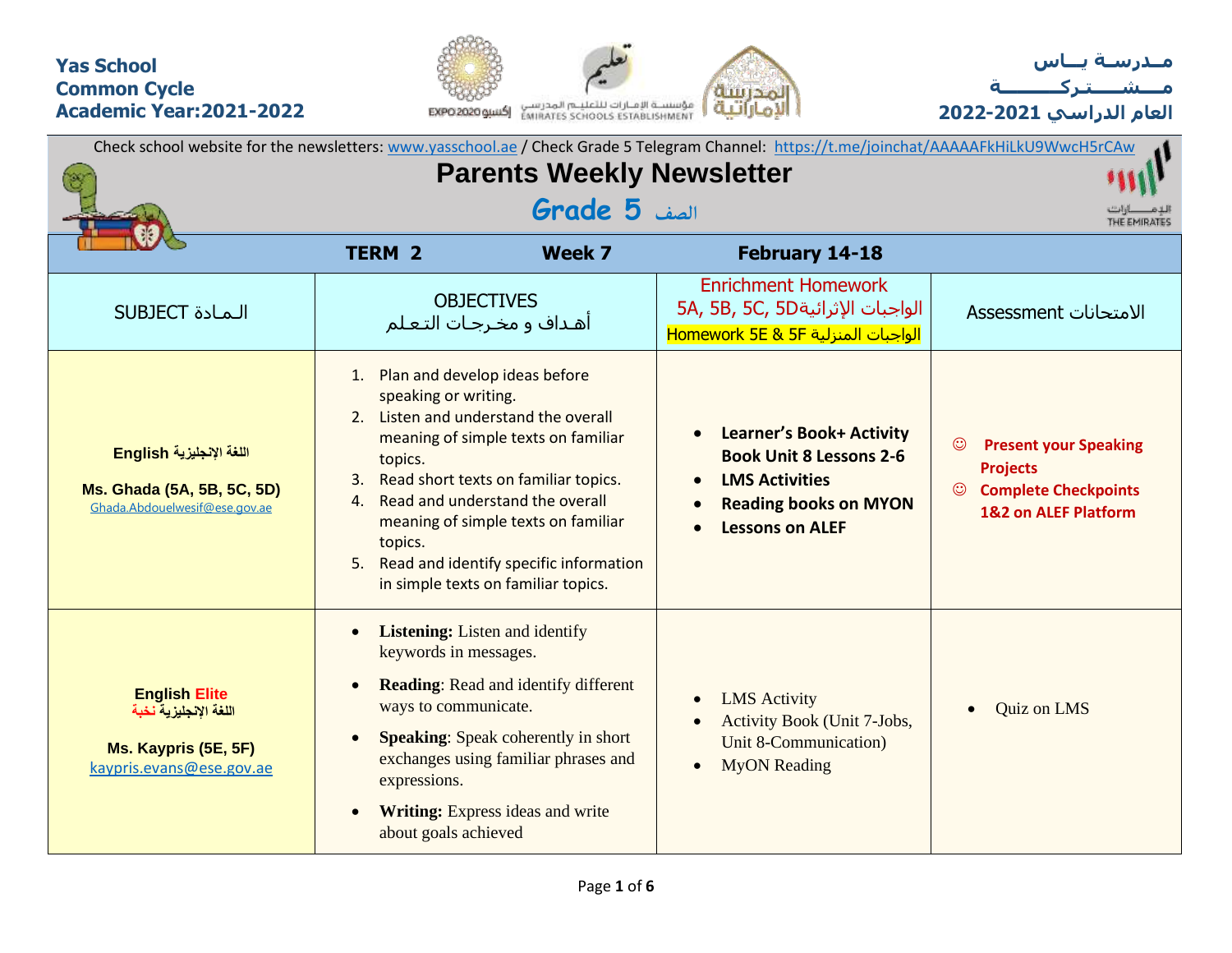| Math<br>الرياضيات            | <b>Ms. Tasneem</b><br>(5C, 5D)<br>tasneem.kaloo@ese.gov.ae                           | <b>Chapter 8: Add and Subtract Fractions</b><br>L5: Add Unlike Fractions<br>L6: Use Models to Subtract Unlike<br>Fractions<br>L7: Subtract Unlike Fractions<br>L9: Estimate Sums and Differences                                                                                                                                                          | <b>Student Practice Book</b><br>L5: Pg 577-578<br>L6: Pg 585-586<br>L7: Pg 591-592<br>L9: Pg 603-604<br><b>Complete all assigned LMS</b><br>lessons.<br><b>Check Alef lessons 105 till</b><br>current are completed.<br>Log into Matific daily to<br>enhance learning in the<br>classroom- Fraction games |                                                                                                                                                                                                                                                |
|------------------------------|--------------------------------------------------------------------------------------|-----------------------------------------------------------------------------------------------------------------------------------------------------------------------------------------------------------------------------------------------------------------------------------------------------------------------------------------------------------|-----------------------------------------------------------------------------------------------------------------------------------------------------------------------------------------------------------------------------------------------------------------------------------------------------------|------------------------------------------------------------------------------------------------------------------------------------------------------------------------------------------------------------------------------------------------|
| Math<br>الرياضيات            | Mr. Saleh (5A)<br>saleh.fawwaz@ese.gov.ae<br>Mr. Basil (5B)<br>basil.syam@ese.gov.ae | Students will be able to:<br><b>Subtract Mixed Numbers</b><br><b>Subtract with Renaming</b><br><b>Estimate Products of Fractions</b>                                                                                                                                                                                                                      | <b>Complete all alef lesson</b>                                                                                                                                                                                                                                                                           |                                                                                                                                                                                                                                                |
| Math Elite<br>الرياضيات نخبة | Ms. Gary (5E, 5F) Elite<br>gary.vevers@moe.gov.ae                                    | Use a representation to multiply a<br>whole number by a fraction. • Explain<br>how to use a representation to<br>multiply a whole number by a<br>fraction.<br>Multiply a whole number by a<br>fraction.<br>Use a representation to multiply a<br>fraction by a fraction. • Explain how to<br>use a representation to multiply a<br>fraction by a fraction | 30 minutes of ALEKS per school day<br>// Enrichment worksheets given by<br>teacher // Revision for weekly<br>continuous assessment                                                                                                                                                                        | Weekly<br>Continuous Assessment -<br>Thursday<br>U9L6 - Add Mixed<br>Numbers with Unlike<br>Denominators<br>U9L7 - Subtract Mixed<br>Numbers with Unlike<br>Denominators<br>U9L8 - Add and Subtract<br><b>Mixed Numbers with</b><br>Regrouping |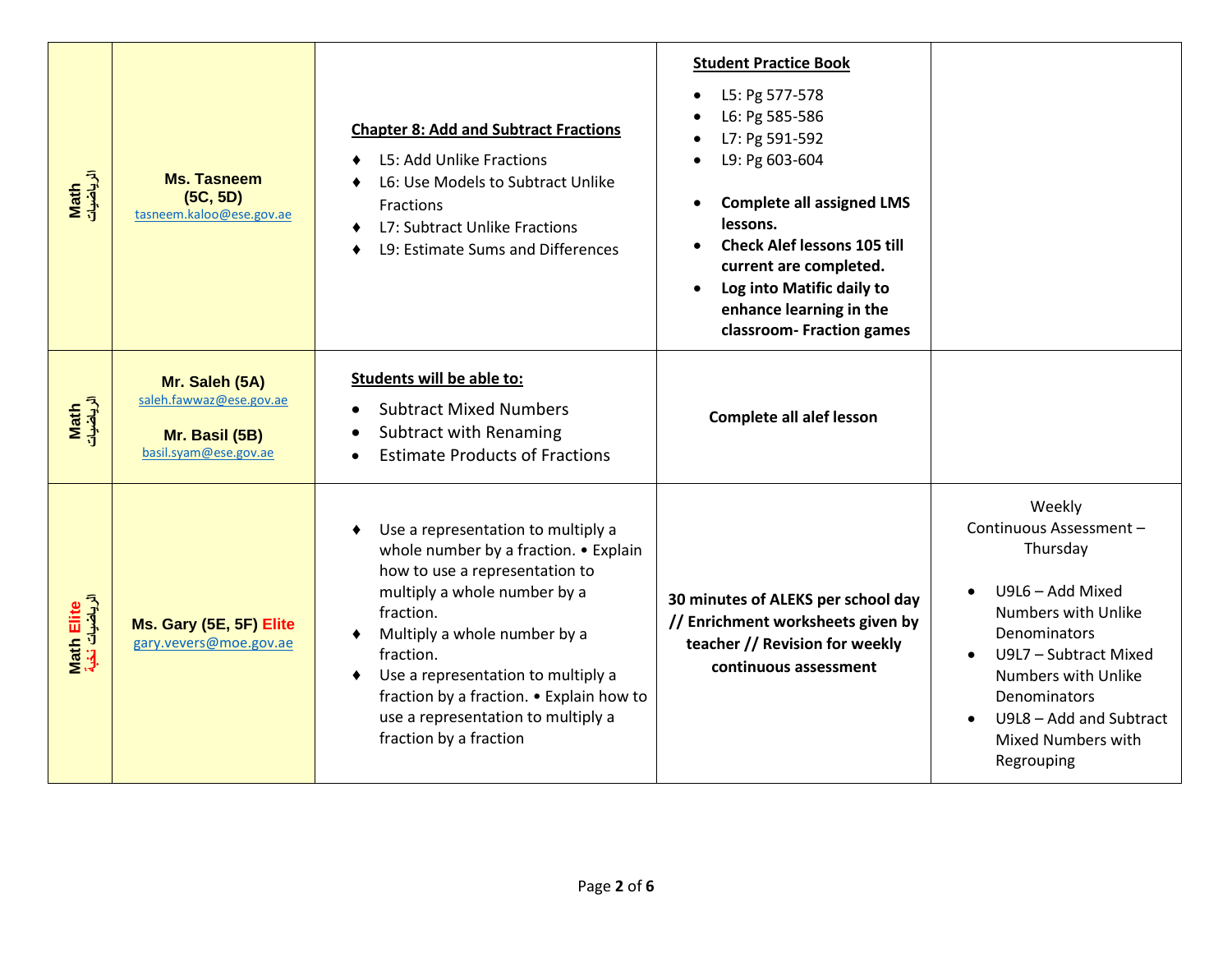| Science Elite<br>العلوم نخبة | Ms. Meeta (5F&5E) Elite<br>meeta.goklani@ese.gov.ae                                     | <b>Effects of Biosphere (Contd)</b>                                                                                                                                                                                                                      | All the activities assigned on LMS<br>and inspire science                                                             | <b>Pop Quiz</b><br>on Monday 14 <sup>th</sup> of Feb<br><b>On Lesson</b><br><b>Effects of Biosphere</b><br><b>Week 8</b><br><b>(MOE exam on swift assess)</b><br>(Week 1 to week 7) material<br>must be covered. |  |  |  |  |  |
|------------------------------|-----------------------------------------------------------------------------------------|----------------------------------------------------------------------------------------------------------------------------------------------------------------------------------------------------------------------------------------------------------|-----------------------------------------------------------------------------------------------------------------------|------------------------------------------------------------------------------------------------------------------------------------------------------------------------------------------------------------------|--|--|--|--|--|
|                              | التربية الإسلامية Islamic<br>المعلمة مريم<br>mariam-ym.alhammadi@ese.gov.ae             | يسروا ولا تعسروا<br>نواتج التعلم<br>•     يقرأ الحديث الشريف قراءة سليمة معبرة.<br>• يشرح معاني المفردات الصعبة الواردة في الحديث<br>الشر يف.<br>•     بوضح أن منهج الإسلام يقوم على اليسر<br>•    يختار من الأمور أيسرها.<br>•     يُسمع الحديث الشريف. | 1.     حل أنشطة الدرس في منصة ألف.<br>2. الإنتهاء من مهام الدرس المطلوبة<br>فى منصة . LMS                             | تسميع حديث (القلب الرحيم)                                                                                                                                                                                        |  |  |  |  |  |
|                              | 5A, 5B المعلم خالد<br>khaled.hasan@ese.gov.ae                                           | درس ورقة الحياة                                                                                                                                                                                                                                          | حل منصة ألف                                                                                                           |                                                                                                                                                                                                                  |  |  |  |  |  |
| Arabic<br>اللغة العربية      | 5C, 5D, 5E, 5F المعلمة نوال<br>nawal.alhossani@ese.gov.ae                               | درس : هل تريد أن تكتب يومياتك                                                                                                                                                                                                                            | تسليم واجب الكتابة على منصة ألف<br>$\bullet$<br>(المسار العام)<br>تسليم واجب الكتابة على LMS<br>$\bullet$<br>(النخبة) | تسميع النشيد وطن النجوم<br>$\bullet$<br>(خلال الأسبوع).<br>اختبار فهم واستيعاب ( يوم<br>الأربعاء والخميس).                                                                                                       |  |  |  |  |  |
|                              | الدراسات الاجتماعية Social Studies<br>المعلمة عائشة الكعبى<br>ayesha.alkaabi@ese.gov.ae | درس: الدعامات الاجتماعية للدستور                                                                                                                                                                                                                         | •    حل الدرس في منصة ألف (صفوف العام)<br>• حل الواجب على الـ LMS (صفوف<br>النخبة)                                    | اختبار قصير في درس الشيخ<br>زايد فارس البيئة في الـLMS                                                                                                                                                           |  |  |  |  |  |
|                              | التربية الأخلاقية Moral Education<br>المعلمة عائشة الكعبى<br>ayesha.alkaabi@ese.gov.ae  | الشخصية الأخلاقية والأخلاق الحميدة                                                                                                                                                                                                                       |                                                                                                                       |                                                                                                                                                                                                                  |  |  |  |  |  |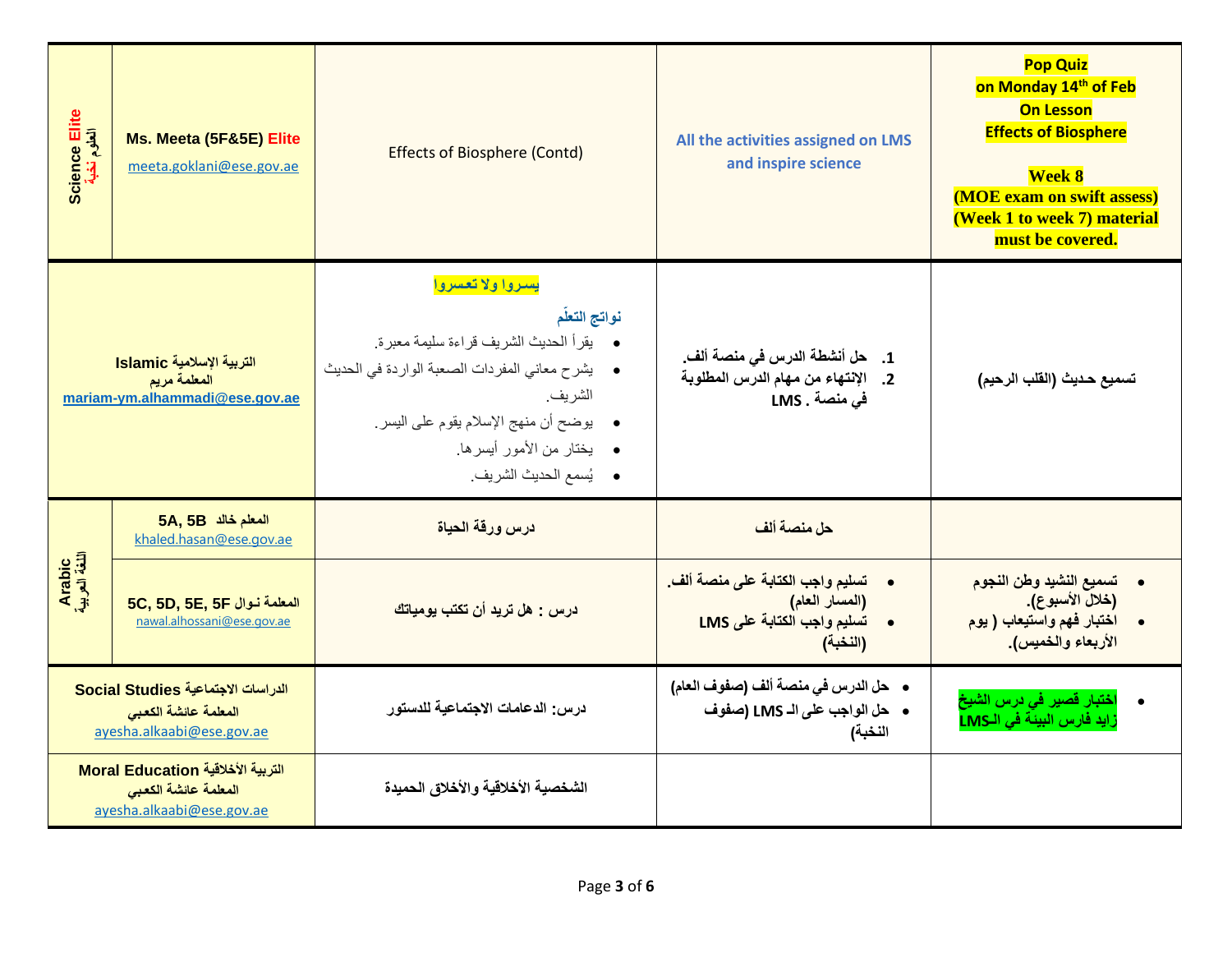| Science<br>العلوم            | Ms. Alaweya<br>(5B, 5C)<br>alaweya.albaiti@ese.gov.ae                                                 | Chapter 7 - Lesson 2- Forces and<br><b>Motion</b><br>Explain what force is and give<br>everyday examples of forces<br>Explain the relationship between<br>$\bullet$<br>gravity and friction<br>Differentiate between balanced<br>$\bullet$<br>and unbalanced forces<br>List Newton's three laws of motion<br>$\bullet$<br>and be able to give everyday<br>examples for each law | Please complete all Alef lessons<br>and LMS activities<br>Project - Term 2: 30 marks<br>You should do one of these<br>projects:<br>1. Red cabbage indicator<br>experiment.<br>https://youtu.be/a6dYHEC8<br>A <sub>9g</sub><br>2.<br><b>Separating mixtures</b><br>experiment.<br>https://youtu.be/InSVAruc3<br>cM | Alef platform<br><b>LMS</b> |
|------------------------------|-------------------------------------------------------------------------------------------------------|---------------------------------------------------------------------------------------------------------------------------------------------------------------------------------------------------------------------------------------------------------------------------------------------------------------------------------------------------------------------------------|-------------------------------------------------------------------------------------------------------------------------------------------------------------------------------------------------------------------------------------------------------------------------------------------------------------------|-----------------------------|
| Science<br>العلوم            | <b>Ms. Amrutha</b><br>(5A, 5D)<br>amrutha.narakath@ese.gov.ae                                         | Chapter 7 - Lesson 2- Forces and<br><b>Motion</b><br>Students will learn:<br>How do forces affect motion?<br>$\mathbf{1}$ .<br>2. What are gravity and friction?<br>2.<br>3. What is Newton's first law and Third<br>3.<br>law?<br>4. 4. Differentiate between balanced and<br>unbalanced forces.                                                                               | model for any science<br>3.<br>lesson.<br><b>How to</b><br>make<br>atom<br>model<br>Upload the video for your work<br>in LMS (The deadline is<br>22/2/2022).                                                                                                                                                      | Alef platform<br><b>LMS</b> |
|                              | <b>Design &amp; Technology</b><br>التصميم والتكنولوجيا<br>المعلمة نوال<br>nawal.aldhanhani@ese.gov.ae | Construct a robot using the design<br>process.                                                                                                                                                                                                                                                                                                                                  | <b>LMS Activities</b><br>and Activities in Self-Learning                                                                                                                                                                                                                                                          |                             |
| Visual Art<br>الفئون البصرية | المعلمة فاتن (بنين)<br>faten.koussa@ese.gov.ae                                                        | درس الشمس و اللون                                                                                                                                                                                                                                                                                                                                                               | الانتهاء من رسم مشهد من الطبيعة<br>بالأسلوب للمدرس الانطباعية<br>باستخدام ضربات باللون حسب<br>طريقة كلود مونى claude monet<br>ومن ثم رفعه على حائط مقرر LMS<br>$\bullet$<br>للتقييم                                                                                                                               |                             |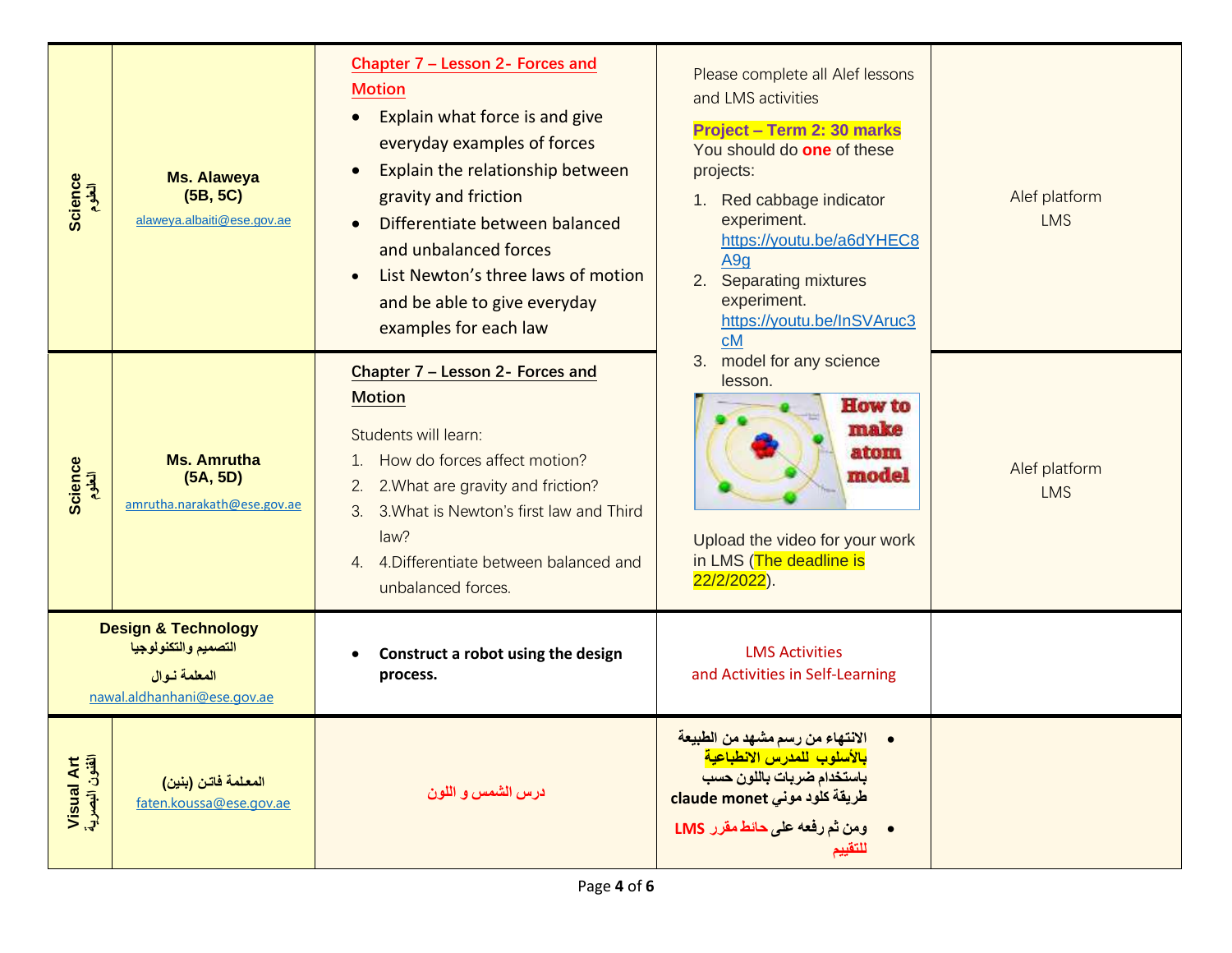| Visual Art<br>الفئون البصرية                                  | المعلمة جيهان (بنات)<br>gehan.elhawy@ese.gov.ae                | هنري ماتيس<br>المدرسة الفنية الوحشية                                                                        | أرجو الانتهاء من رسم مشهد من<br>الطبيعة <mark>بالأسلوب التنقيطي للمدرسة</mark><br>ا <mark>لانطباعية - الفنان فان جو</mark> خ<br>· ومن ثم رفعه على حائط مقرر LMS<br>للتقييم |  |
|---------------------------------------------------------------|----------------------------------------------------------------|-------------------------------------------------------------------------------------------------------------|----------------------------------------------------------------------------------------------------------------------------------------------------------------------------|--|
| <b>Drama</b><br><b>AK2</b>                                    | المعلم محمود صابر<br>5A, 5B, 5E<br>mahmoud.hmohamed@ese.gov.ae | البانتومايم                                                                                                 |                                                                                                                                                                            |  |
| Music<br>موسیقی                                               | المعلم هاني (بنين)<br>hany.yahia@ese.gov.ae                    | • نشيد الأم<br>• الأوركسترا والآلات المستخدمة فيه                                                           |                                                                                                                                                                            |  |
|                                                               | المعلمة رحمه (بنات)<br>Rahma.Mehrez@moe.gov.ae                 | الموسيقى و الأغاني التراثية الإماراتية                                                                      |                                                                                                                                                                            |  |
| آتار لبيرة الله                                               | Mr. Brian (Boys)<br>Brian.Shaughnessy@ese.gov.ae               | <b>ATHLETICS:</b><br><b>Relay</b>                                                                           | Self-Learning on LMS                                                                                                                                                       |  |
| Physical & Health<br>Education<br><mark>حية والرياضي</mark> ة | <b>Ms. Rabab (Girls)</b><br>Rabeb.Garraz@ese.gov.ae            | <b>ATHLETICS</b><br>-LONG JUMP-<br>UNDERSTAND THE CORRECT LONG JUMP<br><b>TECHNIQUE FROM RUN TO LANDING</b> | SELF LEARNING IN LMS<br>$1 -$<br><b>PROJECT: LEAFLET</b><br>$2 -$<br><b>ABOUT TRACK AND</b><br><b>FIELD EVENTS</b>                                                         |  |

**Please join Yas School** *Elite Telegram***: [https://t.me/joinchat/AAAAAFXG0iBZ6T\\_DzayzjA](https://t.me/joinchat/AAAAAFXG0iBZ6T_DzayzjA)**